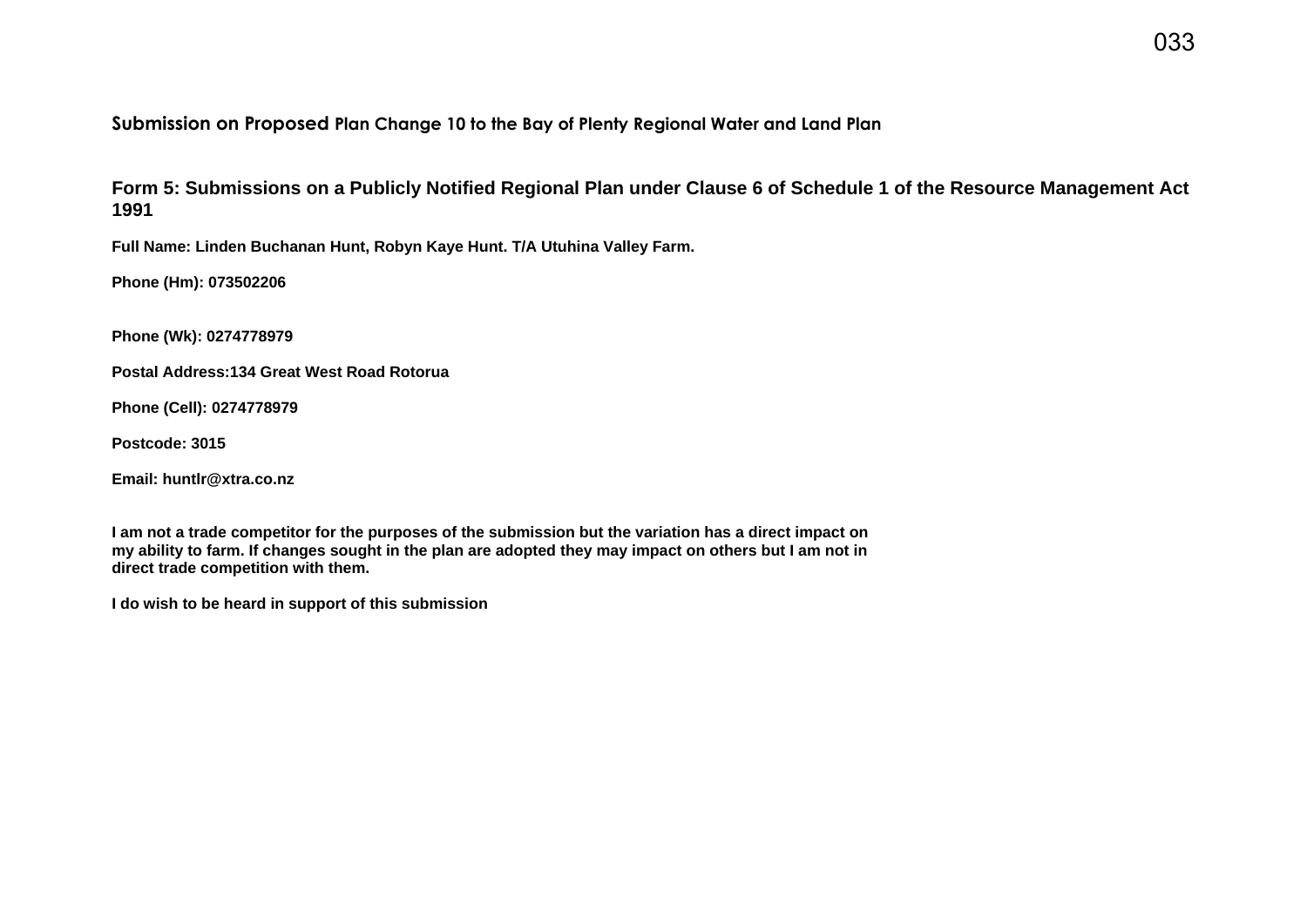### **SUBMISSION**

**120 ha Drystock Cattle/Deer Situated in the Utuhina valley, on the City boundary.** 

**Low intensity farm. Nutrient outputs have been reduced since Rule 11 Benchmarking. We have obtained a provisional Nitrogen Discharge Allowance as required by the Regional Council. We currently meet the 2032 targets applied to our property.** 

**All stream banks and wet areas were retired under the then BOP Catchment Commission. No stock have access to waterways. Additional areas have been retired from stock and or planted out into wood lots.** 

**The current proposed rules do not encourage alternative innovative land usage which may present themselves in the future.** 

My submission relates to all parts of the plan that allocate a nitrogen load and applies it as a fixed nitrogen discharge limit to my property

### **I oppose**

- Applying nitrogen baselines as currently calculated and the timelines proposed to achieve them
- The current load limit for the catchment
- How the nitrogen discharge limit is calculated and applied to my property
- The allocation of nitrogen within the Lake Rotorua catchment

## **I seek that the Council**

- Review the load calculation to focus on priorities for achieving water quality outcomes
- Provide flexibility in the plan to allow for ongoing development and flexibility in farm management above the sector average
- Provide for further transition times before the allocation framework applies to allow for increased understanding of the relative contributions and potential loads – amend the property allocation to reflect this
- Extend the years over which the calculation of nitrogen baselines are derived to a rolling average over a four year period and provide the maximum discharge from those years as the baseline
- Review nitrogen allocation and flexibility to lower N discharge properties to better reflect their ultimate productive potential not limited by their current land use
- Take a whole farm approach to reducing discharges into the lake so that all farm mitigations past current and future are accounted for in determining flexibility of land use
- Only use Overseer as a decision support tool to allow Council and farmers to understand compliance with discharge limits